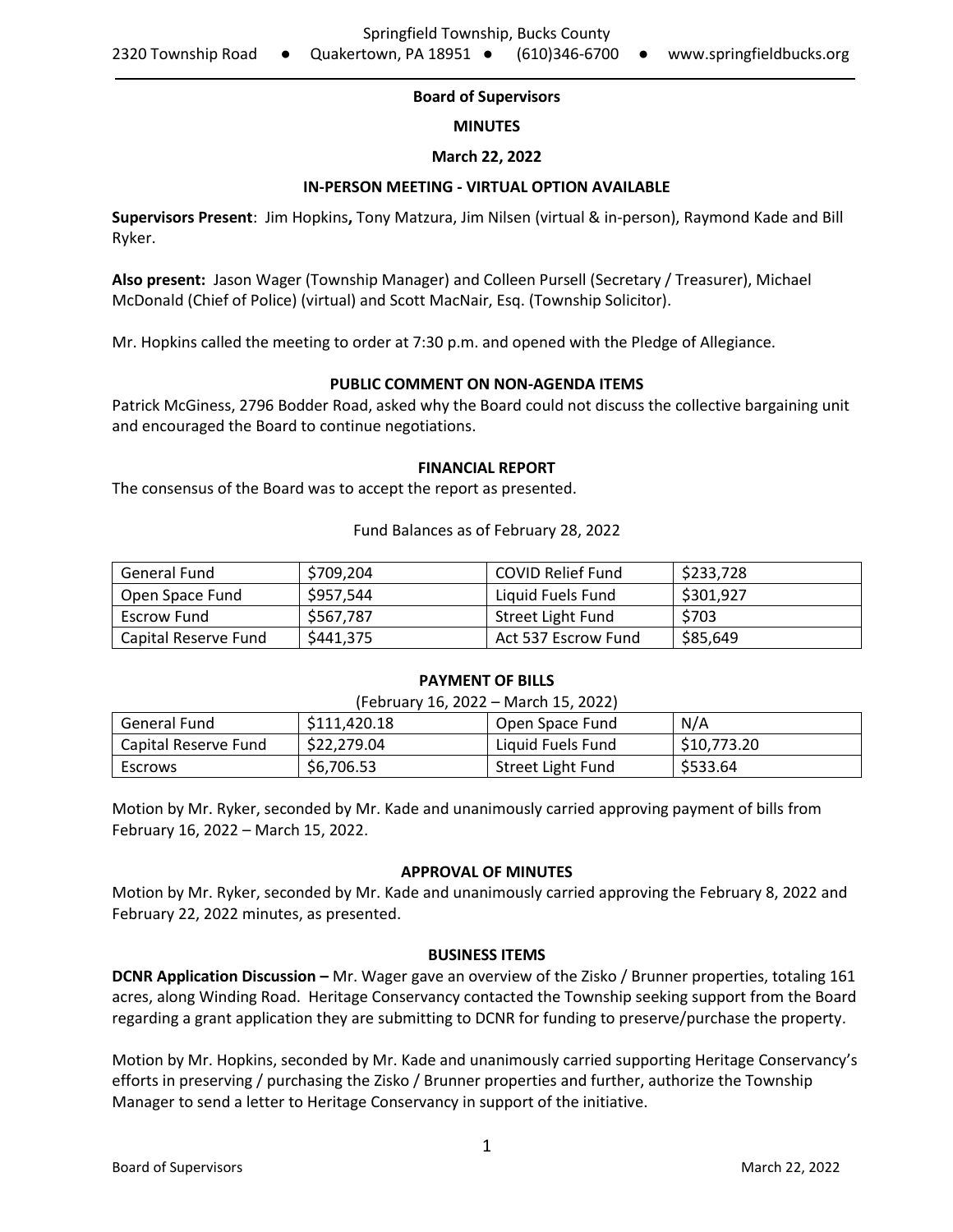**April 26th Regular Meeting Discussion** – Mr. Wager stated that there is a conflict with the PSATS Conference and the regular meeting scheduled for April 26, 2022. He recommended that the Board cancel or schedule a special meeting to be held in lieu of April  $26<sup>th</sup>$ . The Boards consensus was to schedule a special meeting to be held on April 19, 2022 at 5:00 pm.

**Scheetz Land Development Extension Acceptance –** Motion by Mr. Ryker, seconded by Mr. Matzura and unanimously carried accepting the grant of extension of time to May 31, 2022 from Scott Mease, PE, for the Ryan Scheetz Land Development.

**Traditions of America Escrow Reduction Authorization –** Motion by Mr. Matzura, seconded by Mr. Kade and unanimously carried authorizing the reduction in the bond issued by Arch Insurance Company (known as Escrow Release #2) in the amount of \$369,692.14 for the Traditions of America – Locust Valley Subdivision for improvements completed and verified by Wynn Associates, Inc. per their letter dated March 7, 2022 and further, authorize the Township Manager to sign the reduction letter.

**Zoning Hearing Board Applications Discussion –** Mr. Wager stated that the Township has received two (2) Zoning Hearing Applications from Cornerstone Developers – Passer Road and Jacob Weinerth – 2410 Deer Trail Road, which will be heard by the Zoning Hearing Board on April 4, 2022. Mr. MacNair provided the Board with an overview of the benefits on why the Board would want to review a Zoning Hearing Board application prior to the hearing. The consensus of the Board was not to give a formal opinion on either matter.

## *Mr. Nilsen arrived in-person*.

**Open Space Refinancing Discussion –** Mr. Wager stated that this is the tenth (10) year for the Open Space refinance. He noted we met with PFM to discuss refinancing options for our Open Space bond. The Township previously used PFM for the original GO Bond in 2008 and when we refinanced in 2012. The Board's consensus was to schedule PFM at the April 19<sup>th</sup> meeting to provide the Board with options to consider.

**A-3 Forestry Use Ordinance Amendment –** Mr. MacNair stated that the draft ordinance was sent to the Bucks County Planning Commission and Springfield Township Planning Commission for their review. He requested the Board authorize the advertisement for the adoption hearing.

Motion by Mr. Kade, seconded by Mr. Nilsen and unanimously carried, advertising the adoption hearing to be held on April 19, 2022 for Ordinance 2022-200 Amending the Springfield Township Zoning Ordinance Adopted October 2, 2007, by Amending the A-3 Forestry Provisions.

**PSATS Defined Contribution Plan Change Authorization –** Mr. Wager gave a brief overview of the current Defined Contribution Plan which is administered through PSATS and Nationwide. This plan does not allow for employees to make their own contributions into a retirement account.

At the direction of the Pension Board and the Board of Supervisors, Mr. Wager spoke with Morgan Stanley who currently handles the Townships Defined Benefit Plan. It was recommended that the Township utilize RPG Consultants as the plan administrator and Morgan Stanley as the advisors.

Motion by Mr. Nilsen seconded by Mr. Matzura and unanimously carried, authorizing the Township Manager / Pension Administrator to move its Defined Contribution Plan to RPG Consultants and further,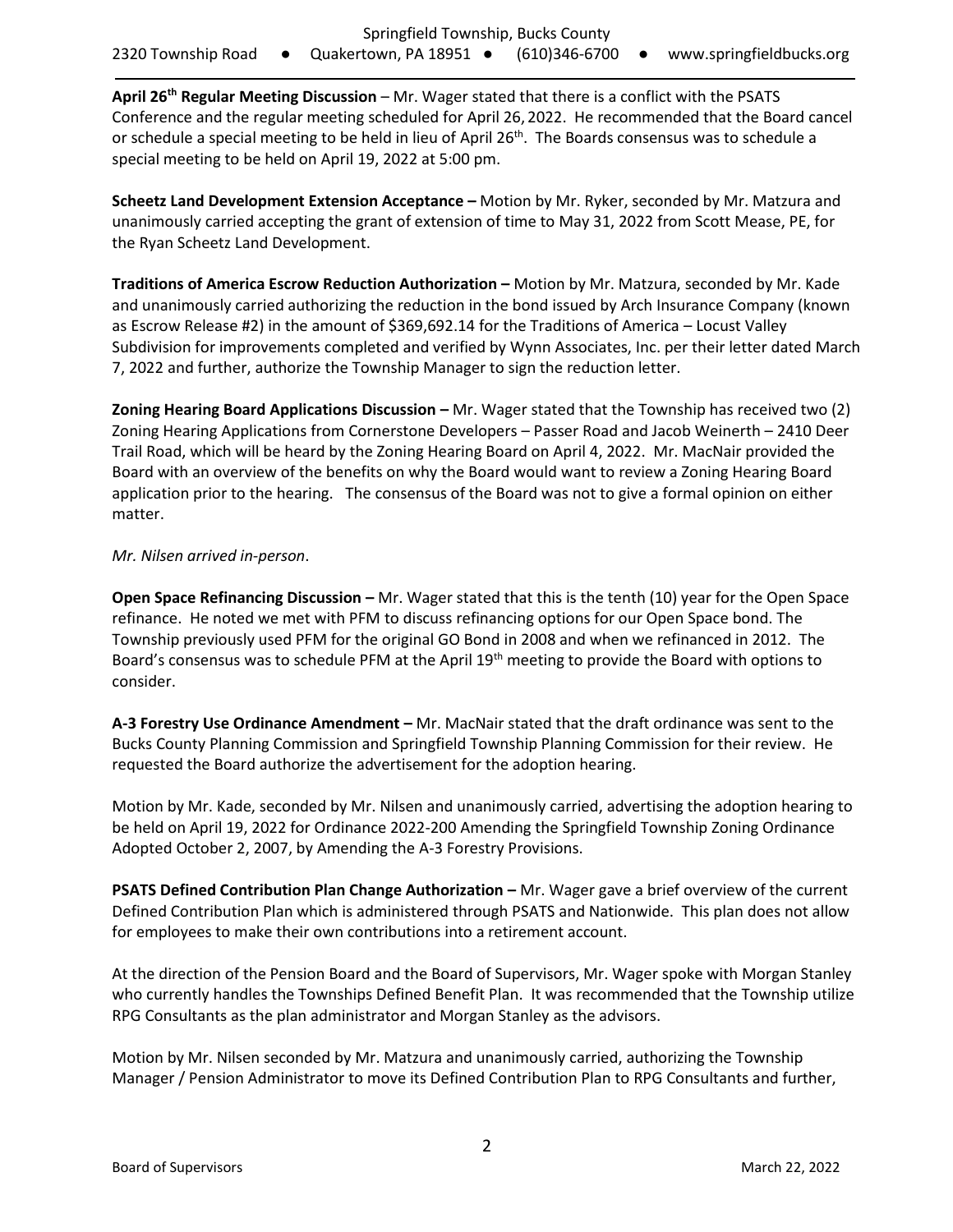authorize the Township Manager / Pension Administrator to update the Defined Contribution Plan that was adopted in 2014.

**Use of Township Equipment – Springtown Water Authority –** Mr. Kade presented the Board with a draft Memorandum of Understanding between Springfield Township and Springtown Water Authority for the use of the Township's backhoe.

Motion by Mr. Kade, seconded by Mr. Hopkins and not carried with a vote of 1-4, with Mr. Kade voting yes, to move forward with a Memorandum of Understanding with the Springtown Water Authority for the use of the Township backhoe.

## **REPORTS / COMMENTS**

**Zoning –** A report was received and is on file.

**Police –** A report was received and is on file.

**Road –** A report was received and is on file.

**Solicitor –** A report was received.

**Engineer –** A report was received.

**Springtown Fire Company Report –** A report was received and is on file.

## **OTHER BOARD COMMENTS**

**Planning Commission –** No report was given.

**Parks & Land Preservation Board** – Frank Hollenbach spoke to Mr. Wager about the refinancing and support. The Board continues to plan with the Palisades STEM Club for tree planting at Peppermint Park on Earth Day.

Mr. Wager stated that there is a concern about water at Peppermint Park for the trees and requested the road department fill up the donated tanks on site for approximately a three (3) year period until the trees are established.

**EAC –** No report was given.

**Historic Commission** – No report was given.

# **CORRESPONDENCE**

The Board received correspondence from Center for Rural Pennsylvania, PennDOT Connects, PA Highlands Trail Network Steering Committee Meeting, Eastern Pennsylvania Alliance for Clean Transportation, Costars Connection, Springfield Chronicles Cooks Creek Watershed, Springfield Township Historical Society Newsletter and a letter from resident Jamie Cooper regarding trash along Springfield Street.

## **PUBLIC COMMENT**

Frank Hollenbach, 600 Rocky Valley Road, stated he is working on coordinating a cleanup along the Rail Trail on April 30th. The historical church tour is also coming up on June 11, 2022.